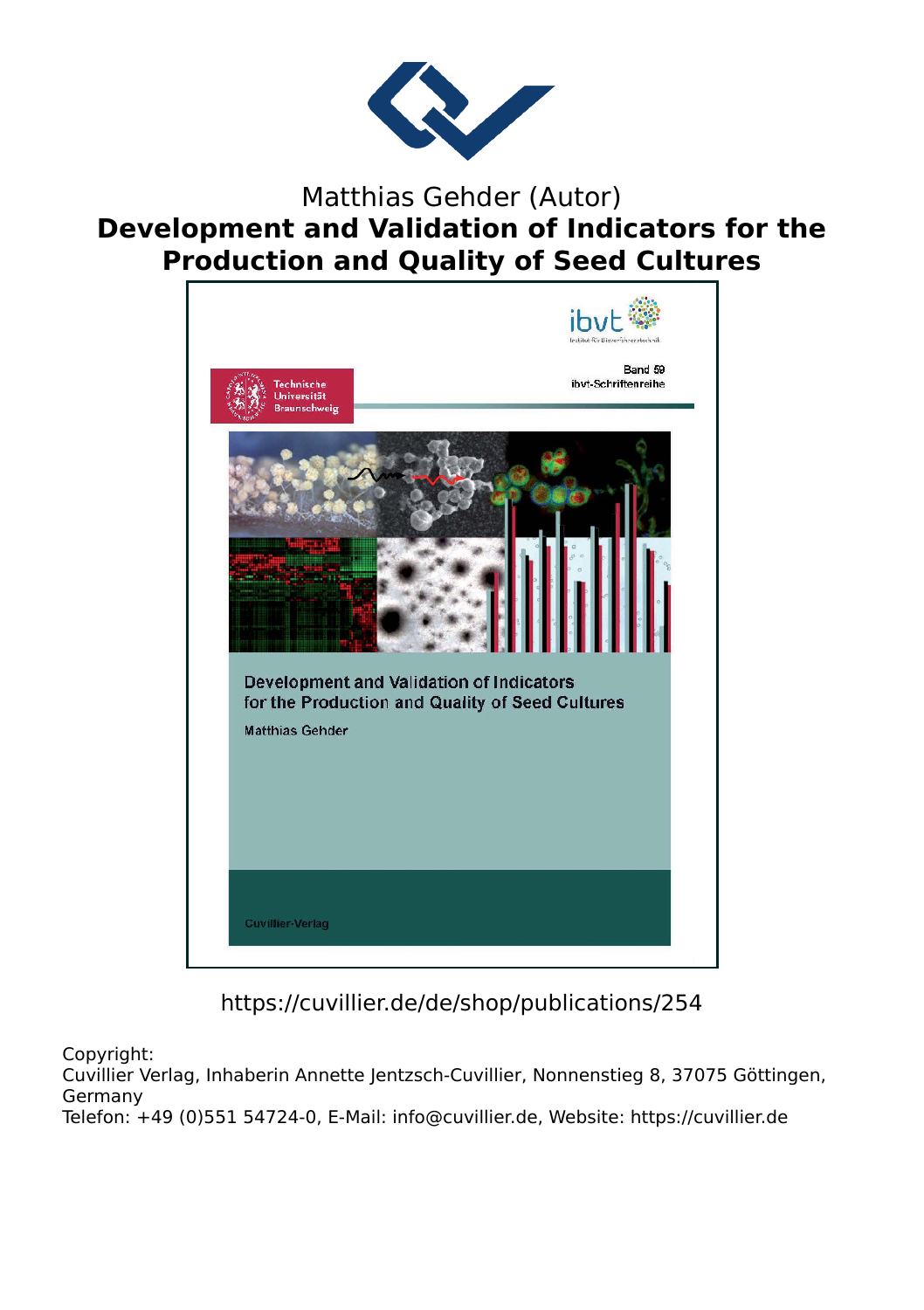## **1 Introduction and theoretical background**

#### **1.1 Aim and structure of the thesis**

Filamentous fungi are of tremendous interest in research and industry. Their ability to produce a large spectrum of economically relevant substances makes them appealing organisms for the entire biotechnological community. Their use hence ranges from large scale applications like the production of citric acid all the way to therapeutic proteins requiring complex glycosylation patterns (Demain, 2000; Grimm et al., 2005a; Punt et al., 2002). Furthermore, filamentous fungi are widely used in bioremediation and biotransformation (Da Costa et al., 2007). In fact, the 11-alpha hydroxylation of progesterone by the filamentous fungus *Mucorales* spp*.* shown by Peterson and Murray (1952), the same biotransformation that is in the focus of this work, is today considered the first 'green chemistry' process as this single step cultivation process replaced a 31-step chemical synthesis (Dunn et al., 2010).

The increasing awareness for ecologically clean production alternatives, the rising application of technical enzymes and the growing demand for protein-based therapeutics have hence raised the interest in filamentous fungi dramatically. Tremendous efforts are being invested to understand and optimize the complex cultivation processes. Power input through stirring and aeration, initial pH and pH shift of the cultivation broth, addition of microparticles to the medium, aggregation behavior of spores, hyphae and steel as well as rupture resistance of hyphae walls have been investigated, only to name a few, recently reviewed in Wucherpfennig et al. (2010). Advances in this field have been contributed especially from the collaborative research center SFB 578, based in Braunschweig, Germany.

The inoculum, however, has been neglected throughout most of those studies. If at all, the effect of the concentration of the inoculum was assessed. But disregarding the inoculum in the holistic analysis jeopardizes the entire scrutiny as the seed culture marks the absolute starting point of any cultivation. Without detailed knowledge of the characteristics of the inoculum, the cultivation outcome cannot be interpreted properly. As with any process, the output is an immediate function of the input and hence maximum care has to be taken with the inoculum. Inferior seed cultures will result in suboptimal products and an inoculation with spores of unknown properties will turn the result of any cultivation into a game of 'trial and error' while also strongly hindering the correct interpretation of the same. Overcoming of these two immense stumbling blocks, i.e. usage of mediocre inocula and working with inocula of unknown properties, is the overall goal of this investigation.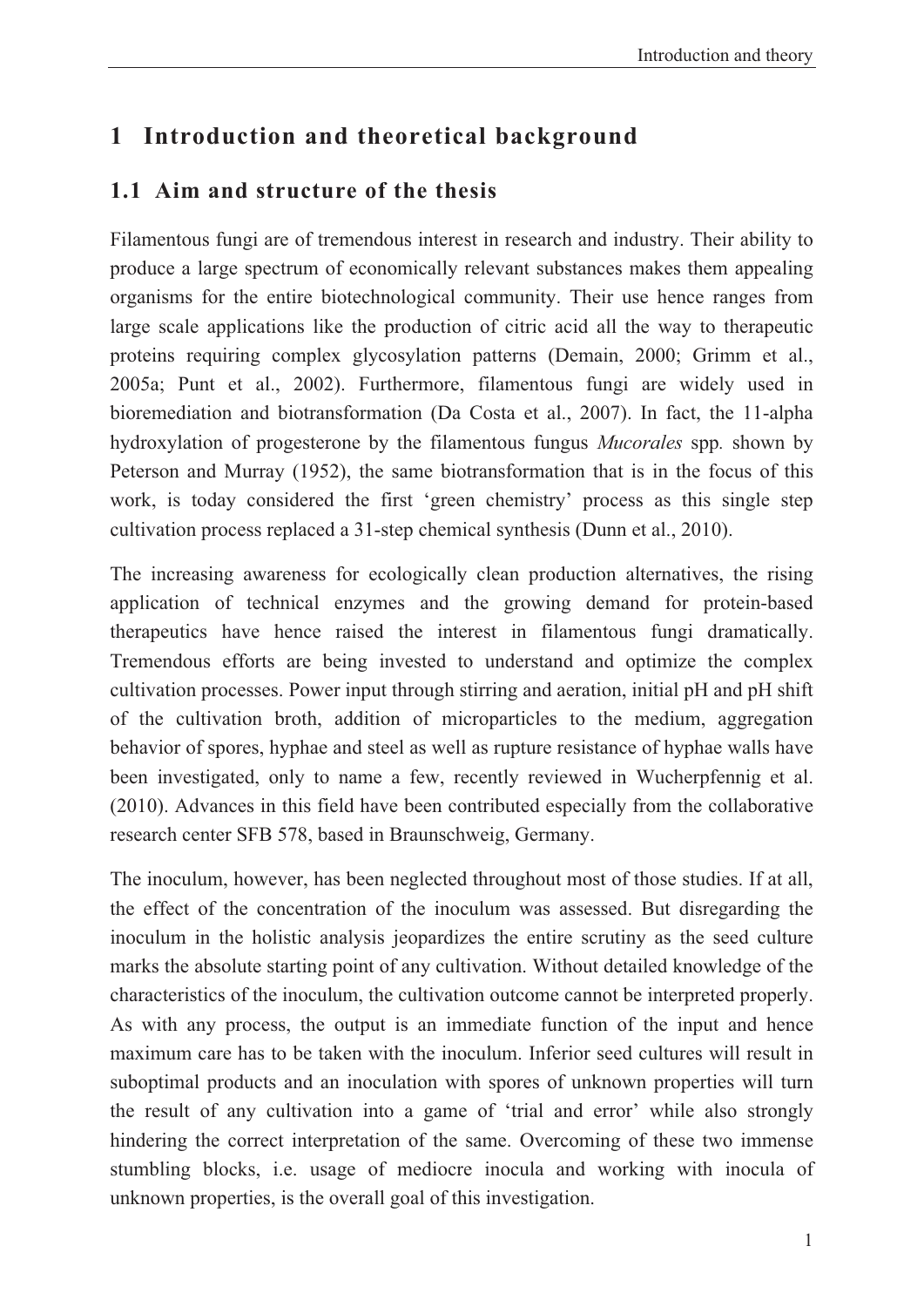

*Fig. 1.1. Schematic illustration of the process sequence for cultivations with filamentous fungi including the often neglected inoculum generation.* 

**Figure 1.1** schematically illustrates the process sequence for cultivations including the generation of the inoculum which is strongly affected by the sporulation environome. Previously reported studies, however, often focused exclusively on the cultivation part of the process, i.e. the actual cultivation while the inoculum was regarded as a 'black box'. Hence, the first step has to be the establishment of indicators that allow the assessment of spore quality. Only very little is known about the constitution of spores even though it has been shown very early that spores are capable of conducting biotransformations (Vezina et al., 1963).

Analysis of conidial properties such as cell wall characteristics and the resulting aggregation behavior, determination of intra-conidial carbon reservoirs and stressprotectors as well as metabolic characteristics are possible starting points. However, the methods for the proper analyses of the here suggested criteria need to be established as hardly any work has previously been conducted in this field. Possible means for their analysis are biochemical and spectroscopic techniques as well as extraction of key compounds and consecutive analysis by means of chromatography.

Subsequently, in a second step, the methods have to be validated as indicators are only meaningful if they exhibit biological responses upon changing parameters during the sporulation. Further, at least for industrial applications, they are additionally interesting when showing correlations to properties of the cultivation inoculated with the respective spore population. This validation can be combined with the assessment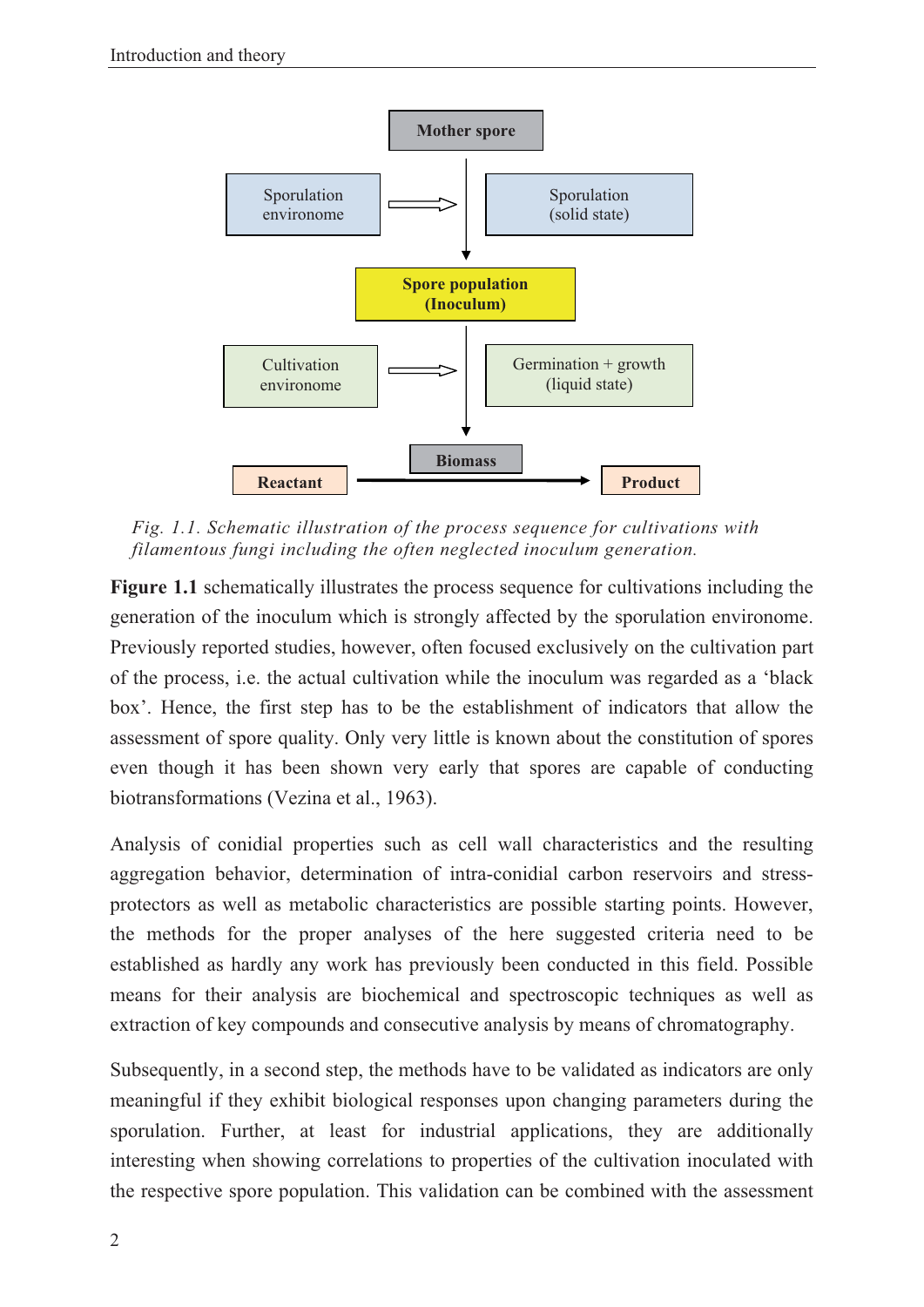of typical sporulation parameters such as solid medium, incubation duration and storage which together resemble a part of the 'sporulation environome'. Summarized, spore characterization indicators have to be established and consequently validated. This hence represents the structure of the presented work:

In the first results section (chapter three) nine methods are introduced which have been set up and employed throughout this work. As the establishment of these methods represents a significant part of the results of this work, they are reported there rather than in the standard 'materials and methods' section. Further, the significance is exemplified for every assessment and, where applicable, possible relevant correlations to other criteria are illustrated.

In the second results section (chapter four), the nine previously presented methods are applied to spore populations generated under alternating conditions (where reasonable). This hence represents a permutation of the nine methods and five parameters of relevance, i.e. sporulation media, sporulation duration, inoculum concentration, storage and initiating germination.

Regardless of the section, the focus throughout the entire study is the introduction of novel meaningful methods to facilitate the assessment of spore characteristics in order to avoid working with mediocre inocula and/or inocula of unknown quality. As it has been increasingly difficult to interpret the escalating details of submerged cultivations, this study may foster the understanding of these processes by elucidating the influence of the inoculum and therefore eliminating an unknown but important parameter in this multivariant system. Further, determination of the requirements for the generation of optimal seed cultures will result in more homogenous and improved cultivations and eventually lower production costs.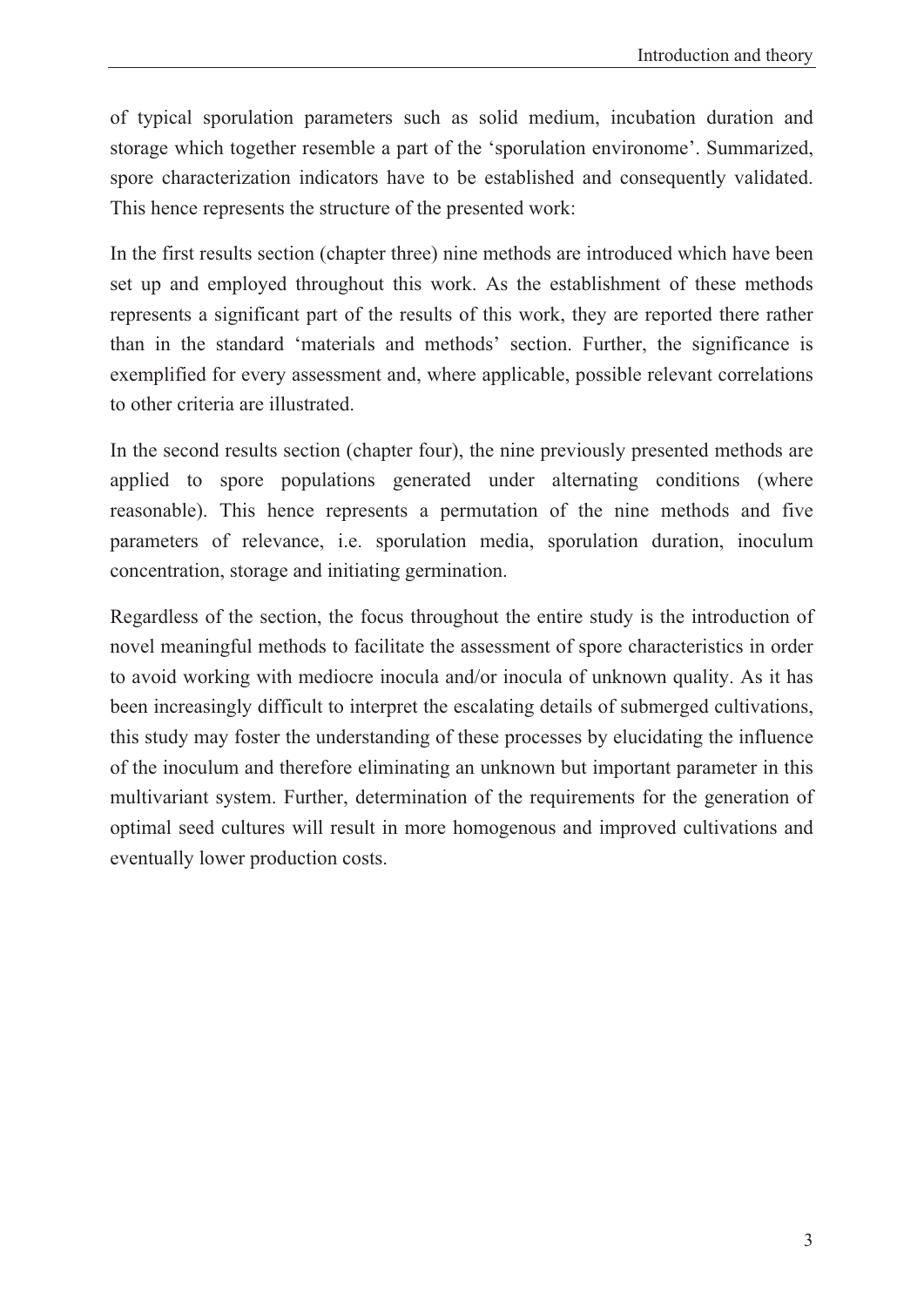### **1.2 Biology of** *Aspergillus ochraceus*

*Aspergillus ochraceus* is a wide spread filamentous fungus. It is typically found in soil of tropical and subtropical regions but also in cereals, nuts and many more food products. It was first characterized in 1877 and is best known as a feed spoiler due to his production of the mycotoxin Ochratoxin A (Al-Anati and Petzinger, 2006; Kozakiewicz, 1990; O'Callaghan et al., 2006; Van Der Merwe et al., 1965). *A. ochraceus* can be classified as follows (Schwantes, 1996):

- Phylum: Ascomycota
- Class: Ascomycetes, Subclass: Eurotiomycetes
- Order: Eurotiales
- Family: Trichocomaceae
- Genus: *Aspergillus*
- Species: *Aspergillus ochraceus*

*A. ochraceus* is in many aspects a typical representative of the Ascomycota. This phylum contains numerous very common fungi covering several thousand species, including famous edible fungi like morels and truffles. The Phylum received its name from the typical ascus-cell where the ascospores, the spores for sexual reproduction, are produced. However, not all fungi categorized as Ascomycota actually form an ascus. The categorization can therefore be misleading. In fact, for many fungi, including the majority of Aspergilli, no sexual propagation has been witnessed so far. These species only reproduce asexually by the formation of conidiospores and were therefore formerly united in the informal taxon Deuteromycota and denoted as fungi imperfecti for not having a sexual stage (Geiser, 2009; Hibbett et al., 2007; Schwantes, 1996).

A close investigation of the current literature reveals an equivocal use of the numerous terms for the entire spore developing process even amongst mycologists. Therefore, the notions employed in this work are briefly shown below summarizing the definitions given by Axelrod (1972), Champe et al. (1987), Cahagenier et al. (1993) and Davis and Perkins (2002):

|                                                               | - Ascospore:              | haploid spore for sexual reproduction                                          |
|---------------------------------------------------------------|---------------------------|--------------------------------------------------------------------------------|
|                                                               | - Conidiophore:           | specialized fungal hypha that bears and generates the                          |
|                                                               |                           | conidiospores                                                                  |
|                                                               | - Conidiospore:           | synonym for conidium                                                           |
|                                                               | - Conidium (pl. conidia): | spore for asexual reproduction, generally haploid                              |
|                                                               |                           | - Macrospore / Microspore: synonym for conidium, used to differentiate between |
|                                                               |                           | smaller and larger spores from the same organism                               |
|                                                               | - Mitospore:              | synonym for conidium                                                           |
| For this study, 'conidium' and 'spore' are used synonymously. |                           |                                                                                |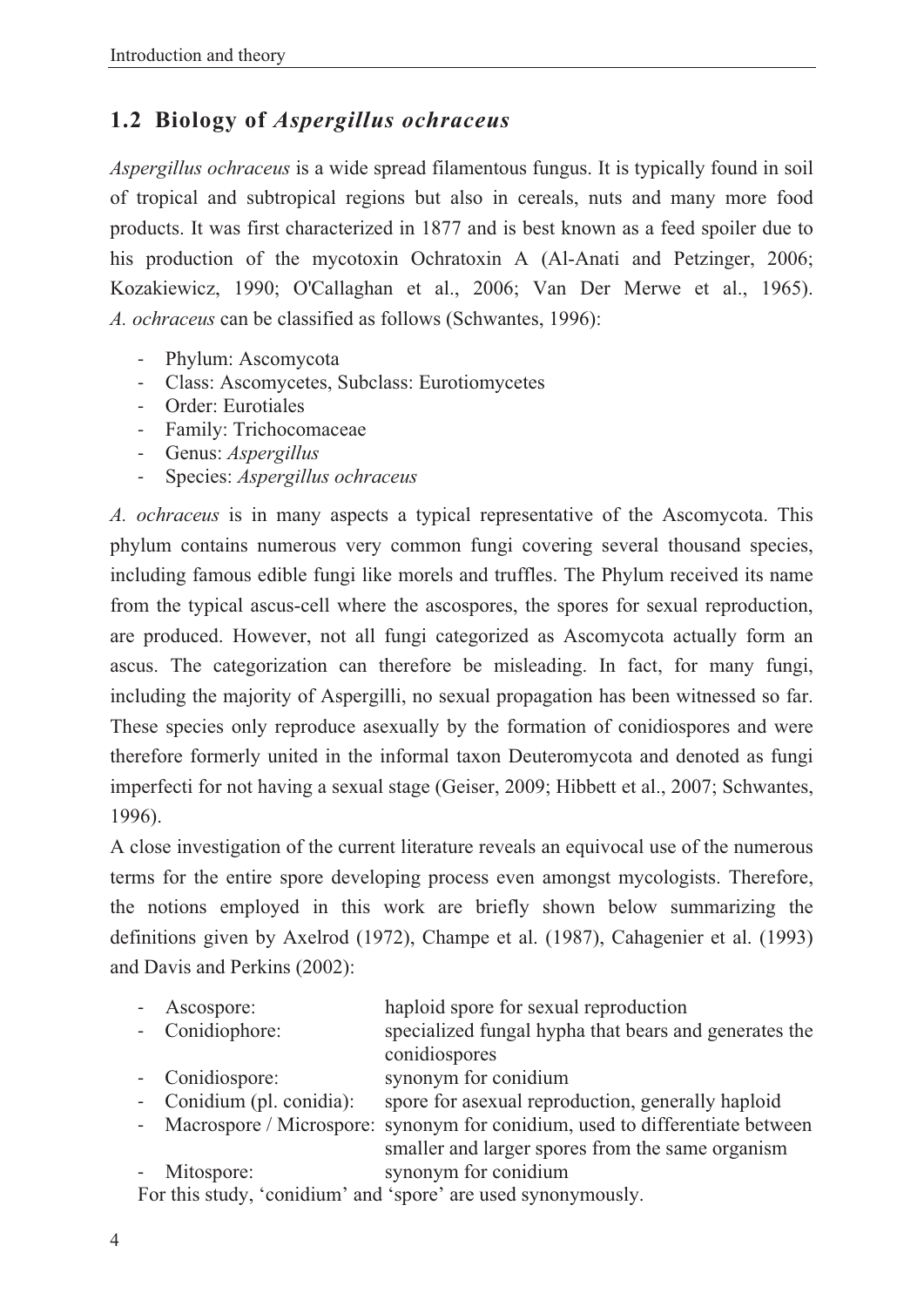

*Fig. 1.2. On this cross section of an* A. ochraceus *colony grown on malt extract agar the substrate penetrating hyphae, the aerial hyphae and the conidiophores carrying the spores can be identified.* 

**Figure 1.2** shows a cross section of *A. ochraceus* growing and sporulating on solid substrate. The spores are of ocher to brown color, giving the species its name. They are spherical with a diameter of approx. 3.5 μm and a slightly rough surface. Their generation is identical to the typical spore formation of Ascomycota and involves the following seven steps (Adams et al., 1998; Broderick and Greenshields, 1981; Christensen, 1982; Schwantes, 1996):

- Formation of thick-walled footcells on the solid medium.
- Development of conidiophores, aerial unbranched stalks that elongate by apical extension on top of each footcell.
- Growth of the conidiophores orthogonally to the medium surface up to 1.5 mm in length.
- Formation of a conidiophore vesicle at the distal end of each conidiophore.
- Development of metulae surrounding the conidiophore vesicles.
- Budding of metulae to produce a layer of uninucleate sterigmata termed phialides.
- Phialides then continuously produce a chain of conidia.

As phialides undergo repeated asymmetric division to produce chains of spores while maintaining their own identity, they have been considered 'fungal stem cells'. The spore chain growing from each phialide can contain several hundred spores with the youngest conidium being located immediately next to the phialide-cell at the bottom of the spore chain and the oldest spore at the distal end of the tip (Timberlake, 1990).

The spore formation in *A. ochraceus* can be categorized as blastic conidiogenesis as the spores are constricted after conidiation (i.e. the spore is evident before it separates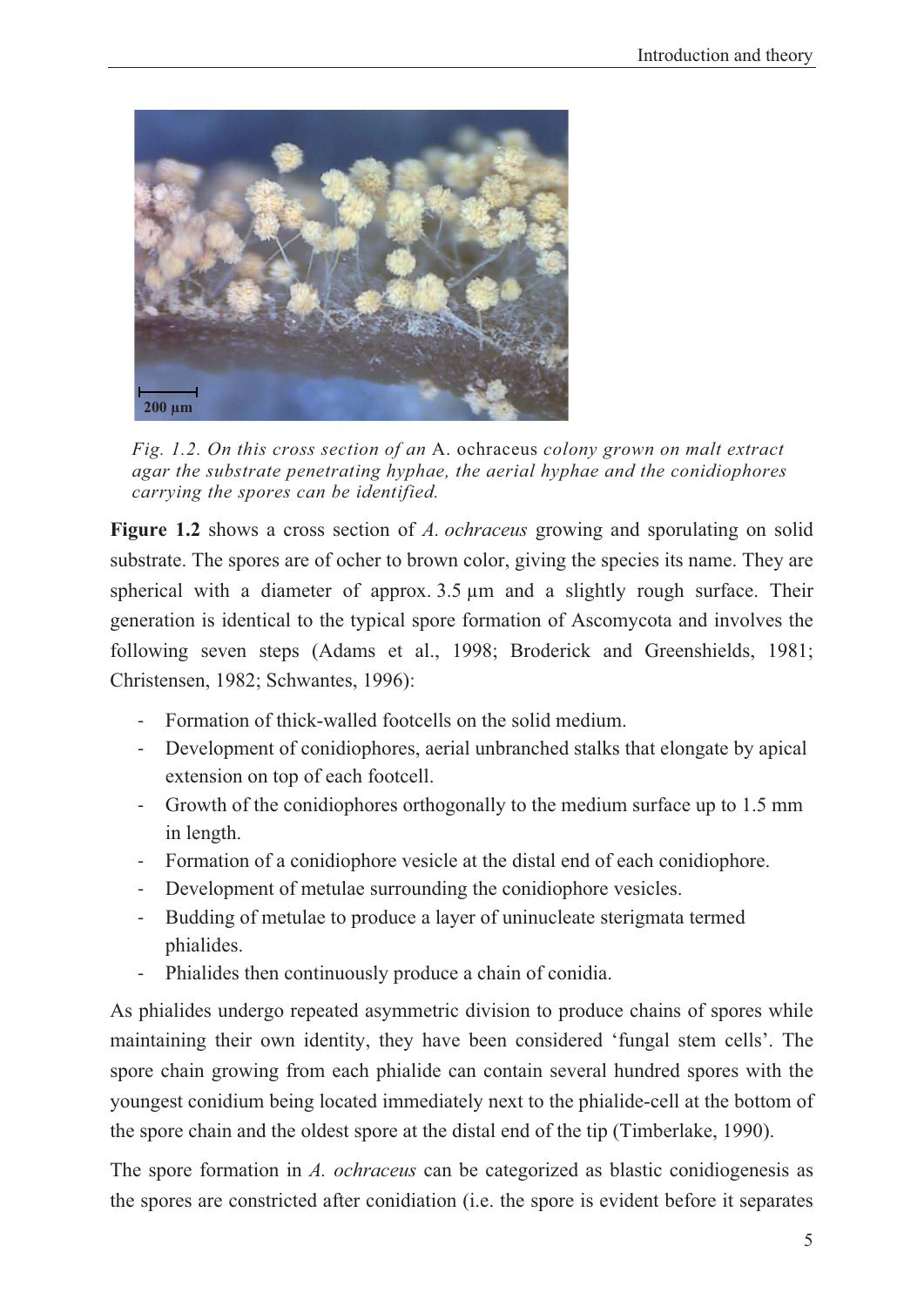from the phialide), in contrast to thallic conidiogenesis where constriction occurs before conidiation. In all cases, ripening of the conidia occurs after constriction and like in most Ascomycota the spores as well as the vegetative cells of *A. ochraceus* are haploid (Schwantes, 1996).

Further, international research groups are currently combining efforts to understand the complex role of light for conidiogenesis. However, the results for the different genera and even for different species within some genera seem to differ significantly and are still very equivocal (Friedl et al., 2008). First regulatory mechanisms are just being revealed for *A. nidulans* and *Neurospora crassa* but no publications were found examining the effect in *A. ochraceus*. The role of light is hence not discussed deeply within this work.

Before the availability of rapid rRNA analysis for the establishment of phylogenetic trees, *A. ochraceus* was considered as a group of fungi containing 15 species, the key representative being '*Aspergillus alutaceus* var. *alutaceus* Berkeley et Curtis'. After 1990 some regrouping efforts were undertaken and strains were renamed. Hence, some older references referring to *A. alutaceus* are now ascribed to *A. ochraceus* Wilhelm (Chelack et al., 1991; Christensen, 1982; El-Kady and Youssef, 1993).

# **1.3 Industrial relevance of** *A. ochraceus* **and the synthesis of steroids**

The first documented utilization of fungi for the production or enhancement of food dates back to the early settlements in the Middle East and Egypt some 5 000 years ago. The production of bread, beer, wine and fermented meat are well known examples how microorganisms were exploited yet in ancient times and their use has been broadened since then. Today, filamentous fungi are well established biocatalysts for various reactions like condensations, oxidations, reductions and isomerizations. (Bennett, 1998). The commercially most important example for the industrial employment of fungi is the production of citric acid with a volume of approx. one million tons by *A. niger* and the synthesis of numerous antibiotics with a market volume of approx. 25 billion US\$ by a multitude of species (Crolla and Kennedy, 2001; Janssen, 2006).

Lately, the expression of heterologous proteins has gained significant interest as well. Most fungi are unpretentious with respect to their growth conditions on the one hand, but at the same time capable to introduce complex glycosylation patterns. This fact makes them promising production hosts for technical enzymes and therapeutic proteins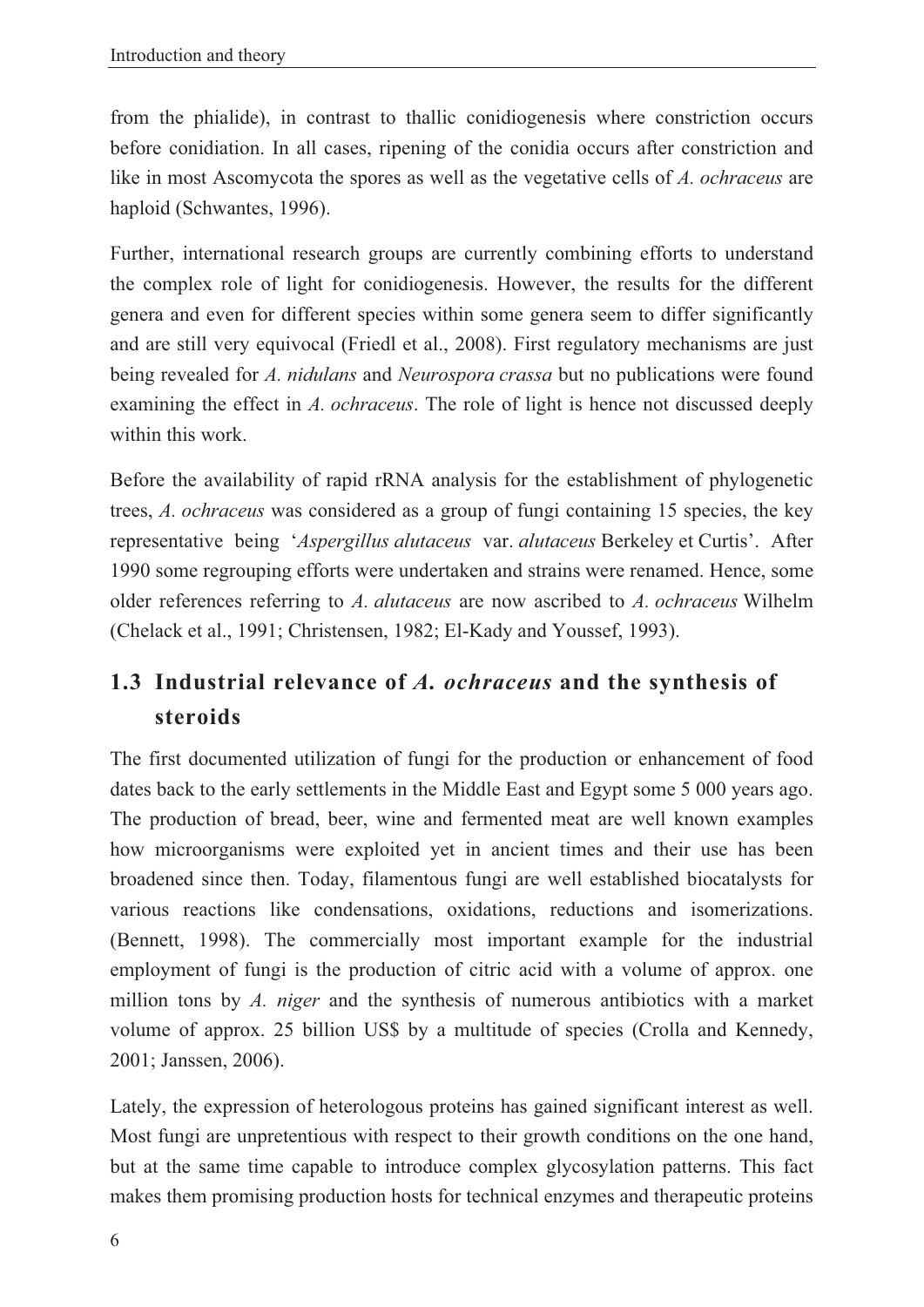alike filling the gap between bacteria and cell culture (Punt et al., 2002; Sharma et al., 2009). Furthermore, the use of fungi, especially spores of fungi, as a biological pest control has gained broad attention during the last years. Particularly, conidia of *Trichoderma* spp. are widely used to protect crops from other fungi, nematodes, insects and weeds (Verma et al., 2007).

The relevant commercial use of *A. ochraceus* focuses on two applications: the decomposition of the xenobioticum triphenylmethane which accumulates during staining in the textile industry (Parshetti et al., 2007; Saratale et al., 2006) and the enantioselective hydroxylation of various steroids and similar substances which has been exploited and expanded for more than fifty years (Dulaney et al., 1955a; He et al., 2010). The chemical family of steroids comprises a variety of naturally occurring substances in fungi, plants and animals that all share the same structure depicted in **figure 1.3**.



*Fig. 1.3. Steroid skeleton including the IUPAC recommended ring lettering and atom numbering.* 

Steroids can be categorized into the following four major groups (Berg et al., 2003):

- Sterols, e.g. Cholesterol
- Bile acids
- Steroid hormones, i.e. steroids that function as hormones

These are again divided into five groups according to the type of receptor they typically bind to:

- o Glucocorticoids, e.g. Cortisone\*
- o Mineralocorticoids, e.g. Aldosterone\*
- o Androgens, e.g. Testosterone\*
- o Estrogens, e.g. Estradiol\*
- o Progestagens, e.g. Progesterone\*
- Other steroid derived molecules
	- o Secosteroids, e.g. Calcitriol\*
	- o Insect hormones, e.g. Ecdyson
	- o Heart active steroids, e.g. Digitoxin
	- o Steroid alkaloids, e.g. Solanidin